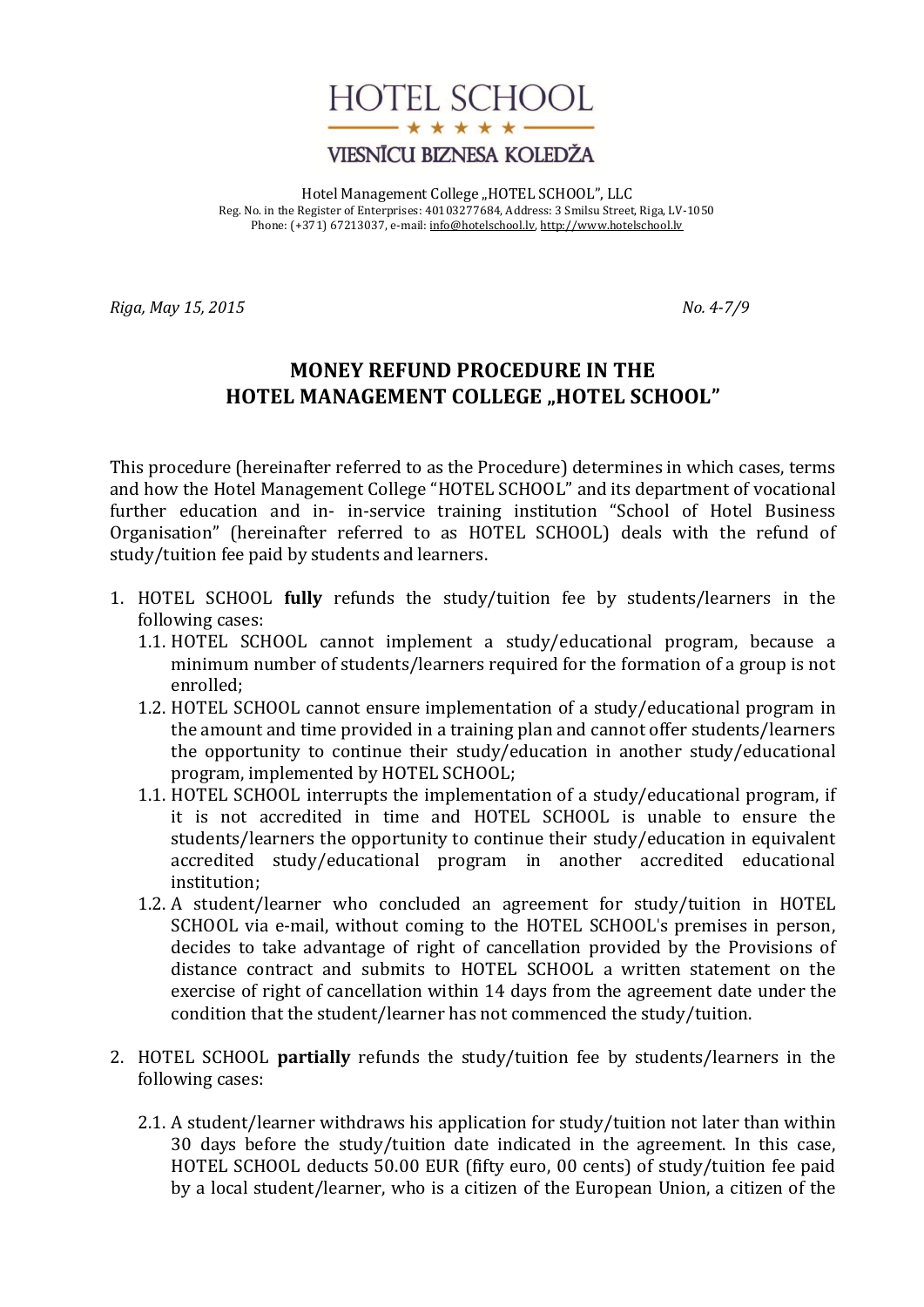Republic of Latvia or a person with a non-citizen status, or 200.00 EUR (two hundred euro, 00 cents) of study/tuition fee paid by a foreign student/learner, who is not a citizen of the Republic of Latvia or a person with a non-citizen status in order to cover administrative expenses of HOTEL SCHOOL incurred during the processing of an application of the student/learner.

- 2.2. A student/learner who concluded an agreement for study/tuition in HOTEL SCHOOL via e-mail, without coming to the HOTEL SCHOOL's premises in person has started the study/tuition in HOTEL SCHOOL, but he decides to take advantage of right of cancellation provided by the Provisions of distance contract and submits to HOTEL SCHOOL a written statement on the exercise of right of cancellation within 14 days from the agreement date. In this case, HOTEL SCHOOL deducts 50.00 EUR (fifty euro, 00 cents) of study/tuition fee paid by a local student/learner, who is a citizen of the Republic of Latvia or a person with a non-citizen status, or 200.00 EUR (two hundred euro, 00 cents) of study/tuition fee paid by a foreign student/learner, who is not a citizen of the Republic of Latvia or a person with a non-citizen status in order to cover administrative expenses of HOTEL SCHOOL incurred during the processing of an application of the student/learner. In addition, HOTEL SCHOOL deducts the amount which in relation to the full implementation of the agreement is proportional to the executed part of the agreement at the time when the student/learner informs HOTEL SCHOOL on the use of right of cancellation. This amount shall be calculated on the basis of the final contractual price of the study/tuition program.
- 2.3. A foreign student/learner who is not a citizen of the Republic of Latvia or a person with a non-citizen status refused of the issue of a temporary residence for the study/tuition at the territory of the Republic of Latvia by performing all the required provisions defined in the Immigration Law, Residence permit, the Provisions of the countries whose citizens are subjected to additional verifications when issuing a visa or residence permit, as well as actions provided by other laws and regulations. In this case, HOTEL SCHOOL deducts 200.00 EUR (two hundred euro, 00 cents) of study/tuition fee paid by a foreign student/learner in order to cover administrative expenses of HOTEL SCHOOL incurred during the processing of an application of the student/learner
- 3. Exceptionally HOTEL SCHOOL can fully or partially refund the study/tuition fee paid by students/learners, making a corresponding decision in other cases not mentioned in the paragraph 1 and 2 of this Procedure. In this case, HOTEL SCHOOL evaluates the student/ earner's written explanation of the situation.
- 4. HOTEL SCHOOL does not refund the study/tuition fee paid by students/learners, if students/learners interrupt the study/tuition before the contractually agreed deadline.
- 5. HOTEL SCHOOL does not refund the study/tuition fee paid by students/learners, if the student/learner misses the beginning of study/tuition or skips any study/tuition period due to a justified or unjustified reason.
- 6. HOTEL SCHOOL does not refund the study/tuition fee paid by a foreign student/learner, if a foreign student/learner who is not a citizen of the Republic of Latvia or a person with a non-citizen status does not fulfil all the required actions